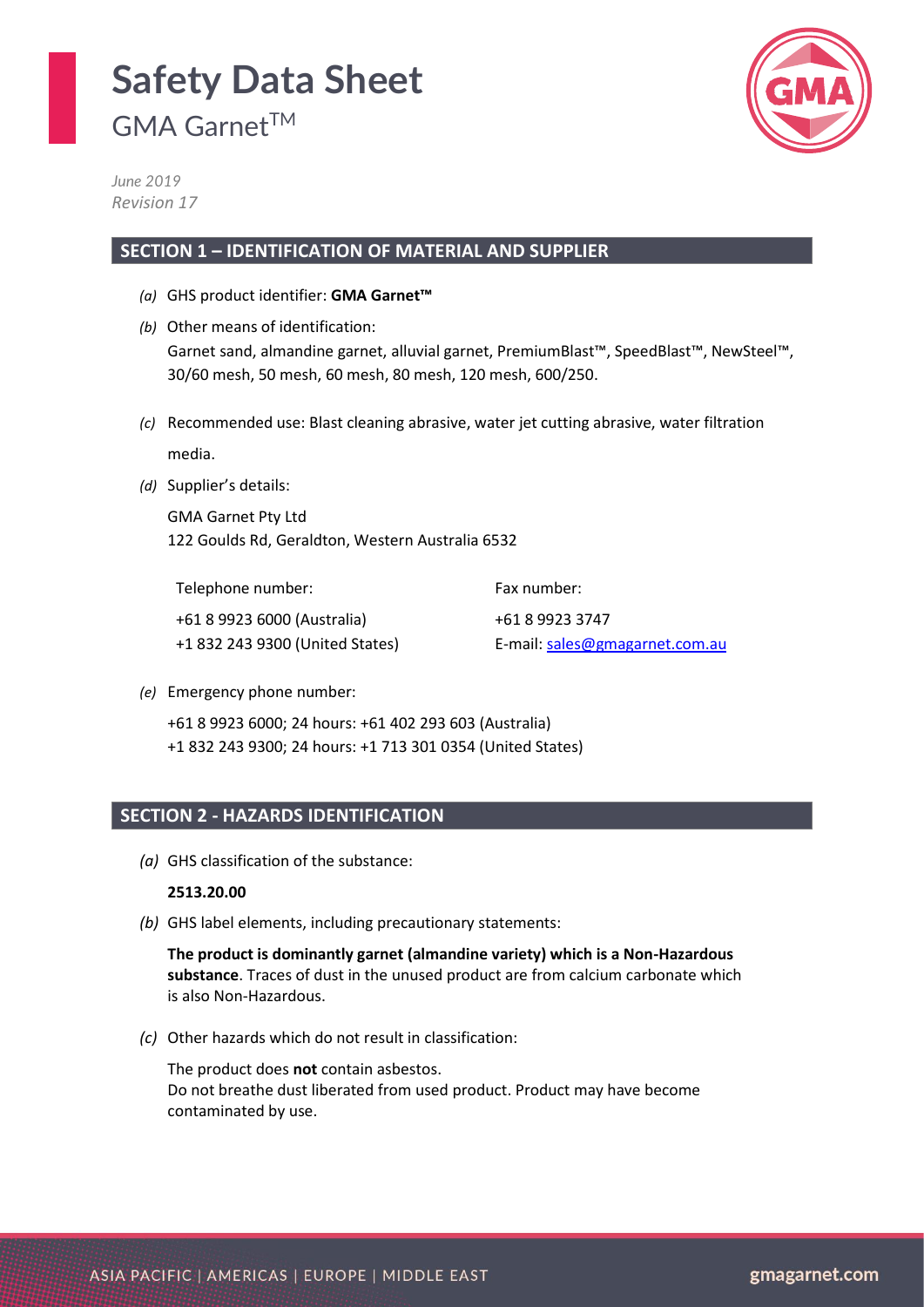

### **SECTION 3 – COMPOSITION / INFORMATION ON INGREDIENTS**

This material is a natural mixture of almandine garnet and other trace minerals.

| <b>Chemical Identity</b><br><b>Common Name</b> |                           | <b>CAS Number</b> | <b>Proportion (weight %)</b> |
|------------------------------------------------|---------------------------|-------------------|------------------------------|
| $Fe3Al2(SiO4)3$                                | Almandine Garnet          | 1302-62-1         | Greater than 96%             |
| FeTiO <sub>3</sub>                             | <b>Ilmenite</b>           | 12168-52-4        | Less than 3.5%               |
| CaCO <sub>3</sub>                              | Calcium Carbonate (free)  | 471-34-1          | Less than 1.0%               |
| ZrSiO <sub>4</sub>                             | Zircon                    | 14940-68-2        | Less than 0.1%               |
| SiO <sub>2</sub>                               | Crystalline Silica (free) | 14808-60-7        | Less than 0.1%               |

### **SECTION 4 – FIRST AID MEASURES**

No acute or chronic health effects known in workers arising from short or long term exposure to this product.

*(a)* Description of first aid measures:

| Ingestion:    | Non-toxic. There are no known health effects resulting from<br>accidental ingestion of small amounts that may occur during<br>normal handling. Ingestion of larger amounts may cause<br>abdominal discomfort due to abrasiveness. Seek medical attention<br>if symptoms develop.  |
|---------------|-----------------------------------------------------------------------------------------------------------------------------------------------------------------------------------------------------------------------------------------------------------------------------------|
| Eye contact:  | Particle and dust exposure may cause eye irritation due to<br>abrasiveness. Flush with plenty of clean water for at least 15<br>minutes or until particles are removed. Seek medical attention if<br>irritation or soreness persists.                                             |
| Skin contact: | There are no known health effects from skin contact that may<br>occur during normal handling. Seek medical attention if symptoms<br>develop. Contact with material under pressure will damage skin by<br>abrasion.<br>Clean and dress any open wounds and seek medical attention. |
| Inhalation:   | Exposure to dust created by use as a blast cleaning media may<br>cause throat and lung irritation, coughing or shortness of breath.<br>Move to fresh air and blow nose to remove particulates from nasal<br>passages. Seek medical attention if symptoms persist.                 |

*(b)* Most important symptoms and effects, both acute and delayed:

- Ingestion: No specific symptoms noted.
- Eye contact: No specific symptoms noted.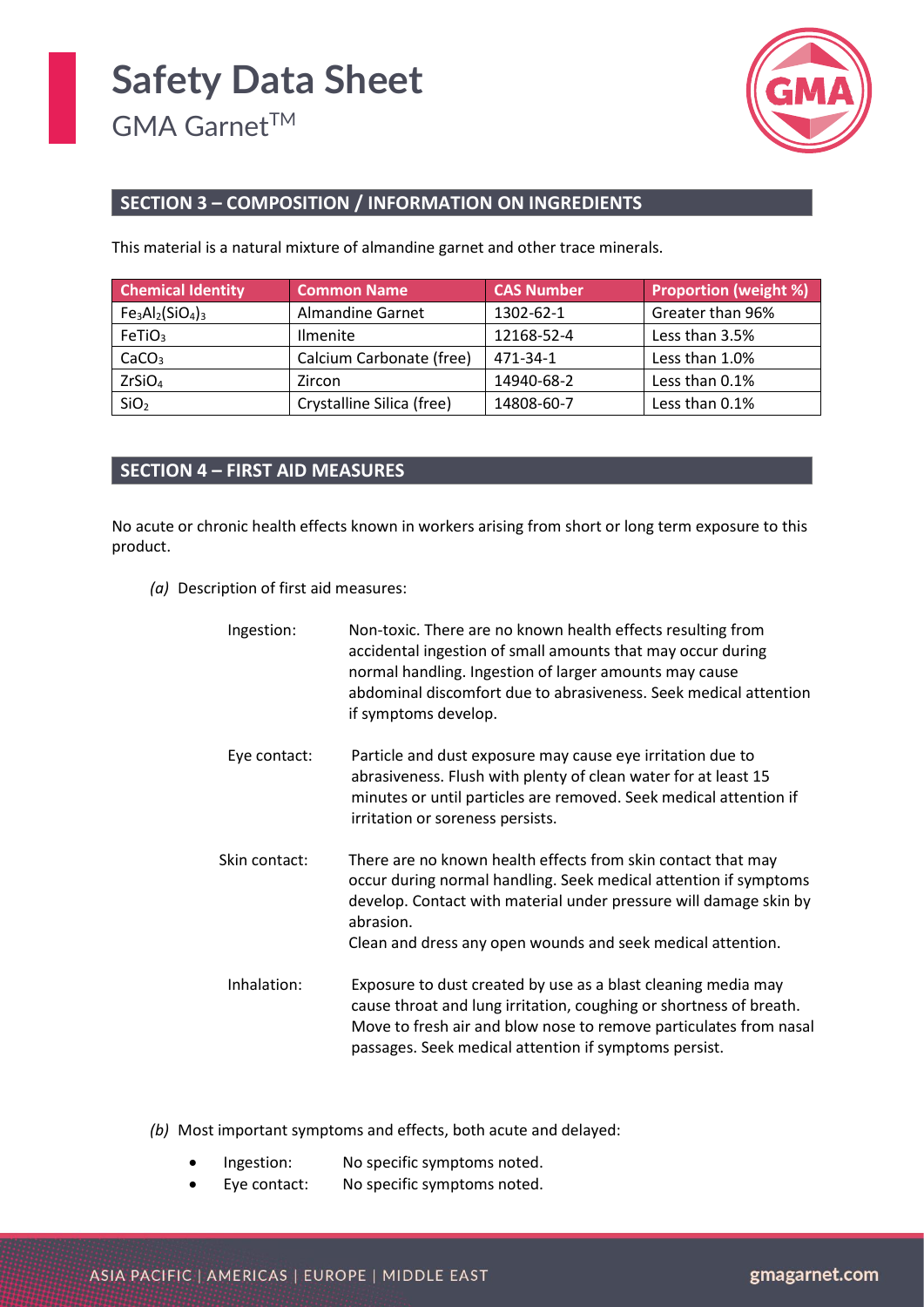GMA Garnet<sup>™</sup>



- Skin contact: No specific symptoms noted.
- Inhalation: No specific symptoms noted.

*(c)* Indication of immediate medical attention and special treatment needed, if necessary:

It is recommended that eyewash facilities are available in the workplace.

### **SECTION 5 – FIRE FIGHTING MEASURES**

This product is non-flammable and does not support combustion.

|    | a) Extinguishing media:                          | Non-flammable. Use media suitable for the<br>surrounding materials.                                         |
|----|--------------------------------------------------|-------------------------------------------------------------------------------------------------------------|
|    | b) Specific hazards arising from the chemical:   | None known.                                                                                                 |
| c) | Special protective equipment and<br>precautions: | No specific procedures given. Use protective<br>equipment and precautions suitable for<br>surrounding fire. |

### **SECTION 6 – ACCIDENTAL RELEASE MEASURES**

- *(a)* Personal precautions, protective equipment and emergency procedures: No special precautions necessary. Wear safety equipment as for normal handling.
- *(b)* Environmental precautions: No special precautions necessary. This material should not be dumped in nature but collected and disposed of in accordance with local, state or federal guidelines.
- *(c)* Methods and materials for containment and cleaning up: If possible, vacuum the material to avoid generating unnecessary dust, otherwise, sweep and shovel any spillages.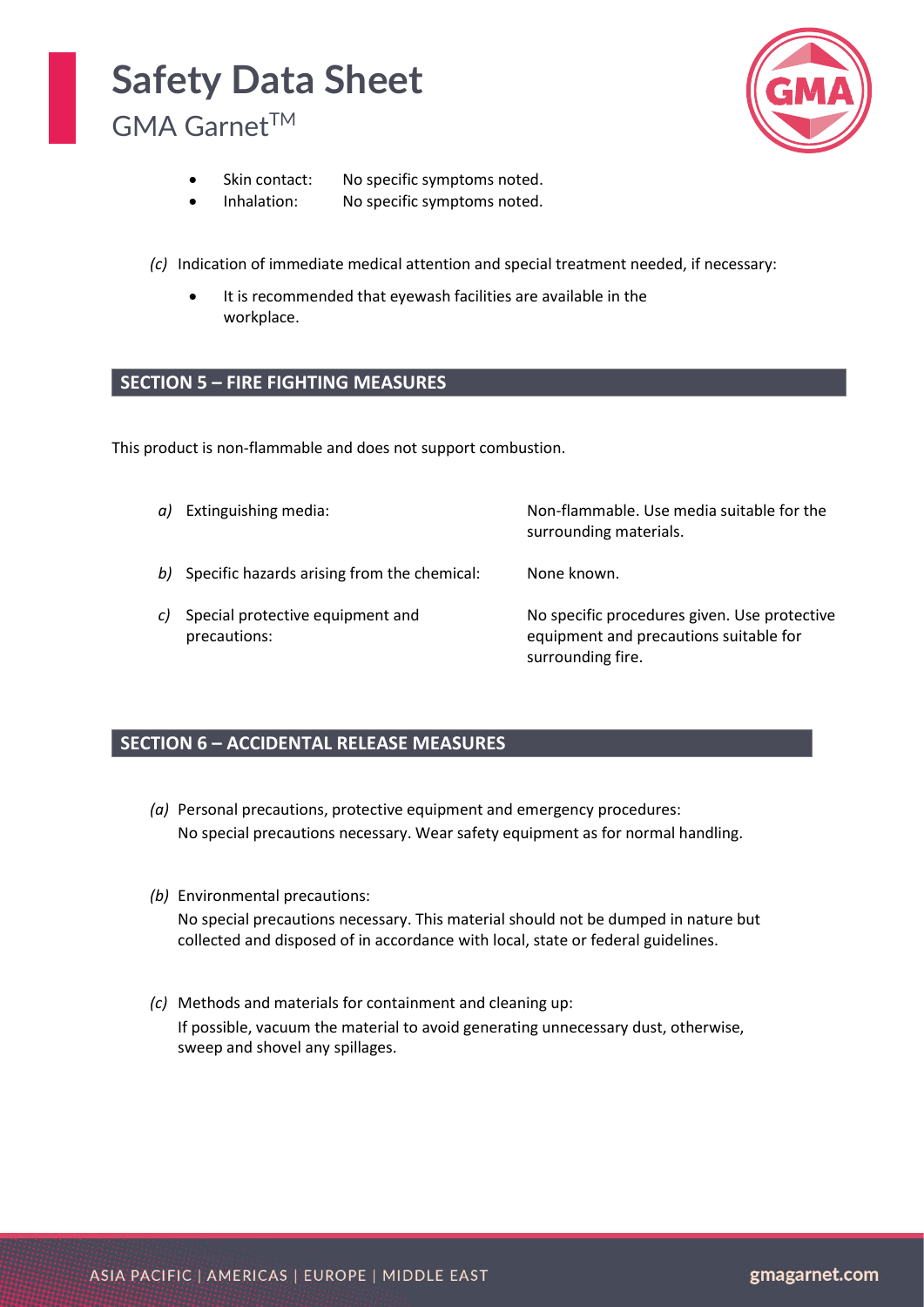GMA Garnet<sup>™</sup>



### **SECTION 7 – HANDLING AND STORAGE**

- *(a)* Precautions for safe handling: No special precautions necessary.
- *(b)* Conditions of safe storage, including any incompatibilities: Storage areas should be ventilated and dust generation minimised when handling loose bulk product. Use good housekeeping practices to keep nuisance dust to a minimum.

### **SECTION 8 – EXPOSURE CONTROLS / PERSONAL PROTECTION**

*(a)* Control parameters/Exposure Standards:

**Crystalline silica (quartz)** respirable dust: 0.1 mg/m<sup>3</sup> TWA (time weighted average) may be exceeded when the product is used for dry blast cleaning, depending on material being blasted (respirable dust is ≤ 7 microns particle equivalent aerodynamic diameter). **Total dust (inspirable)**: 10 mg/m<sup>3</sup> TWA

*(b)* Appropriate engineering controls:

Maintain ventilation and/or dust collection to reduce exposure to dust generated during handling, use and clean-up. Maintain a clean and safe work environment and monitor effectiveness.

*(c)* Individual protection measures:

Follow local, state or federal guidelines for the use of personal protection equipment. Blast cleaning operations should use an air fed abrasive blast hood conforming to relevant standards such as Australian Standards 1715,1716 and European Standard EN14594:2005 such as a Nova 2000, as well as leather (or equivalent) gloves and apron when in use. Hearing protection should also be worn when blast cleaning.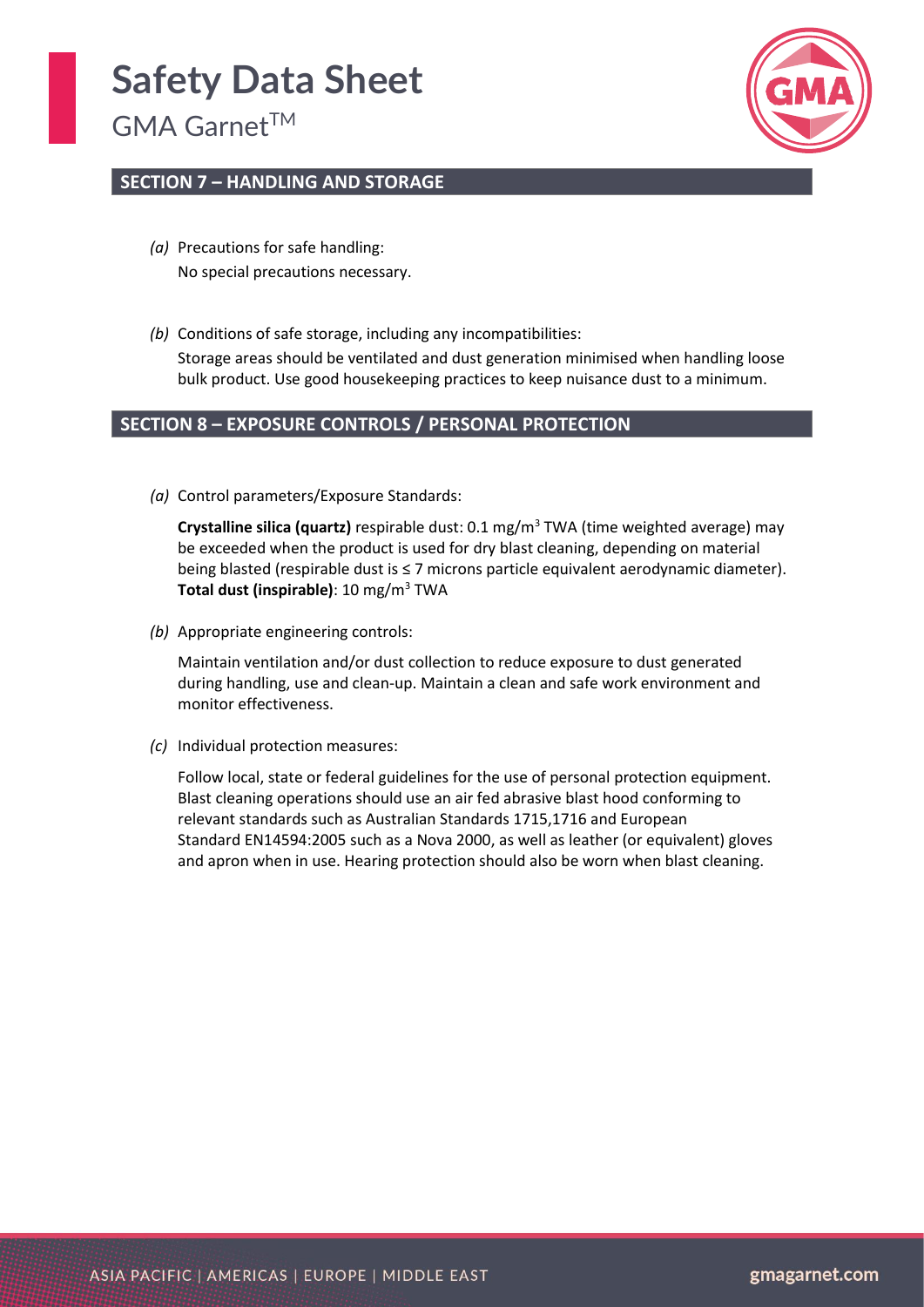GMA Garnet<sup>™</sup>



### **SECTION 9 – PHYSICAL AND CHEMICAL PROPERTIES**

|                   | (a) Appearance                               | : Pink to red coloured free flowing sand.                       |
|-------------------|----------------------------------------------|-----------------------------------------------------------------|
|                   | (b) Odour                                    | : Odourless.                                                    |
| (c)               | Odour threshold                              | : Not applicable.                                               |
|                   | $(d)$ pH                                     | $: 8.0 $ to $9.0$                                               |
| (e)               | Melting point                                | : Approximately 1250°C (2282°F)                                 |
| (f)               | Flash point                                  | : Non-combustible.                                              |
| (g)               | Evaporation rate                             | : Not applicable.                                               |
| (h)               | Flammability (solid, gas)                    | : Non-flammable.                                                |
| (i)               | Upper/lower flammability or explosive limits | : Non-combustible.                                              |
|                   |                                              |                                                                 |
| (i)               | Vapour pressure                              | : Not applicable.                                               |
|                   | (k) Vapour density                           | : Not applicable.                                               |
| (1)               | Specific gravity                             | : 4.1                                                           |
|                   | (m) Solubility                               | : Insoluble.                                                    |
|                   | (n) Radioactivity                            | : Not detectable above background levels.                       |
|                   | (o) Hardness                                 | $: 7.5 - 8.0$ Mohs                                              |
|                   | (p) Particle size                            | : Average range between 0.1 - 0.6mm                             |
|                   |                                              | (150 mesh - 30 mesh), depending on grade.                       |
| $\left( a\right)$ | Particle shape                               | : Sub-angular.                                                  |
| (r)               | Source                                       | : Alluvial                                                      |
| $\left( s\right)$ | <b>Bulk density</b>                          | : Approximately 2.3 t/m <sup>3</sup> (145 lbs/ft <sup>3</sup> ) |
| (t)               | Volatile organic compounds content           | : Below detectable limits.                                      |
| (u)               | Partition coefficient: n-octanol/water       | : Not applicable.                                               |
| (v)               | Auto-ignition temperature                    | : Not applicable.                                               |
|                   | (w) Decomposition temperature                | : Not applicable                                                |
|                   | (x) Viscosity                                | : Not applicable.                                               |

#### **SECTION 10 – STABILITY AND REACTIVITY**

- 
- 
- *(c)* Possibility of hazardous reactions : None known.
- *(d)* Conditions to avoid : None known.
- *(e)* Incompatible materials : None known.
- *(f)* Hazardous decomposition products : None known.
- *(a)* Reactivity : Inert solid under normal and anticipated storage, handling and use conditions.
- *(b)* Chemical stability : Stable solid under normal and anticipated storage, handling and use conditions.
	-
	-
	-
	-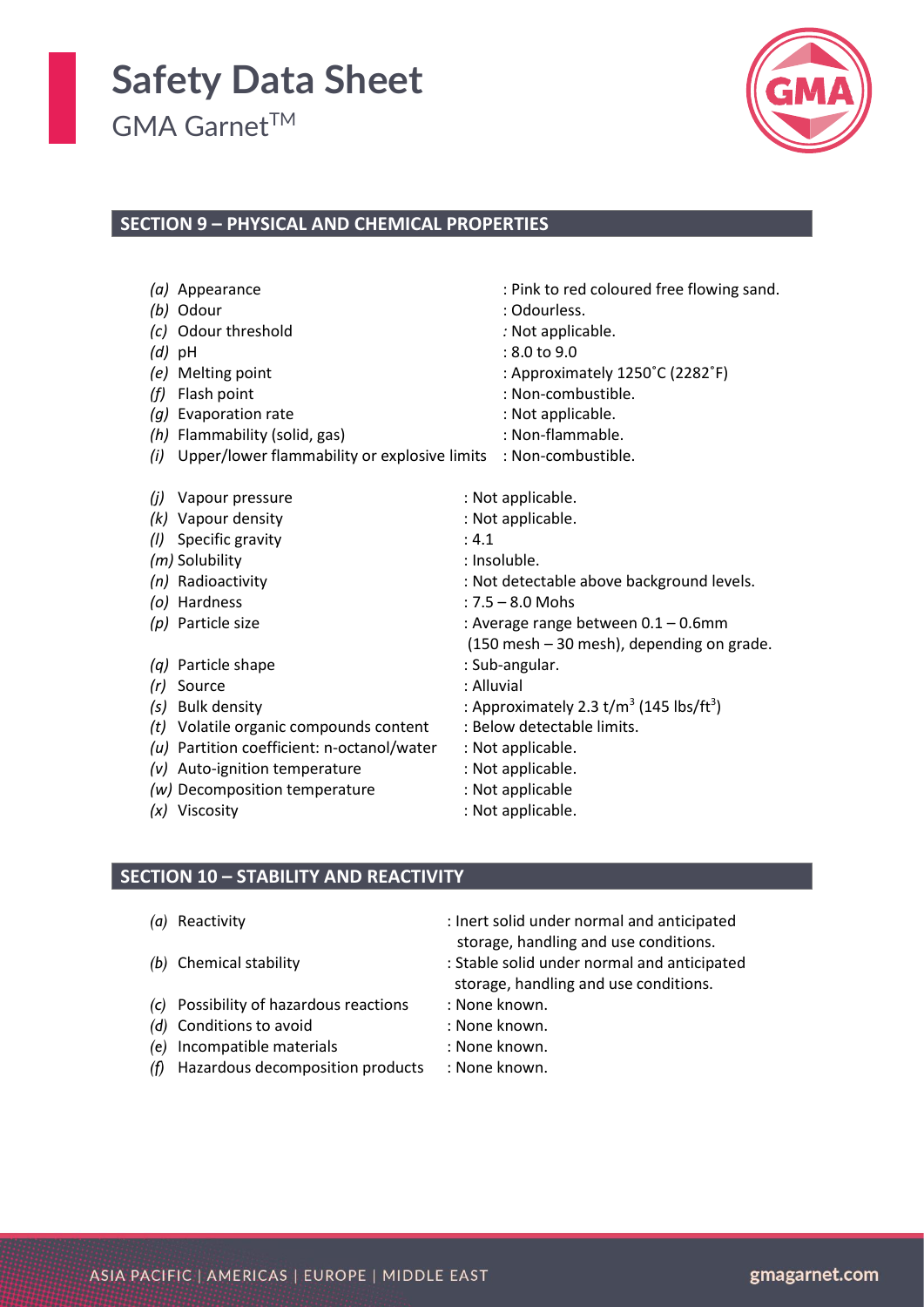

### **SECTION 11 – TOXICOLOGICAL INFORMATION**

- *(a)* Information on toxicological effects: No acute or chronic health effects known in workers arising from short or long term exposure to this product. This product does not contain toxic substances above known reportable limits.
- *(b)* Symptoms related to physical, chemical and toxicological characteristics: None known.
- *(c)* Delayed and immediate effects and also chronic effects from short and long term exposure: None known.
- *(d)* Numerical measures of toxicity: None known.

### **SECTION 12 – ECOLOGICAL INFORMATION**

(a) Ecotoxicity:

This product is a naturally occurring mineral with no known ecotoxicity. It is insoluble in water and unlikely to contaminate waterways or food chains.

- (b) Persistence and degradability: Stable and inert product which is not readily biodegradable.
- (c) Bioaccumulative potential: This product is not bioaccumulating.
- (d) Mobility in soil: Below detectable limits.
- (e) Other adverse effects: None known.

#### **SECTION 13 – DISPOSAL CONSIDERATIONS**

- (a) Disposal methods: Follow local, state or federal guidelines for disposal of inert solid waste, e.g. for landfill.
- (b) Waste disposal considerations:

MATERIAL CONTAMINATED OR REDUCED TO DUST IN USE MAY NEED SPECIAL HANDLING AND DISPOSAL. IT IS THE RESPONSIBILITY OF THE USER TO UNDERTAKE ANY EVALUATION CLASSIFICATION AND DISPOSAL OF MATERIAL AFTER USE.